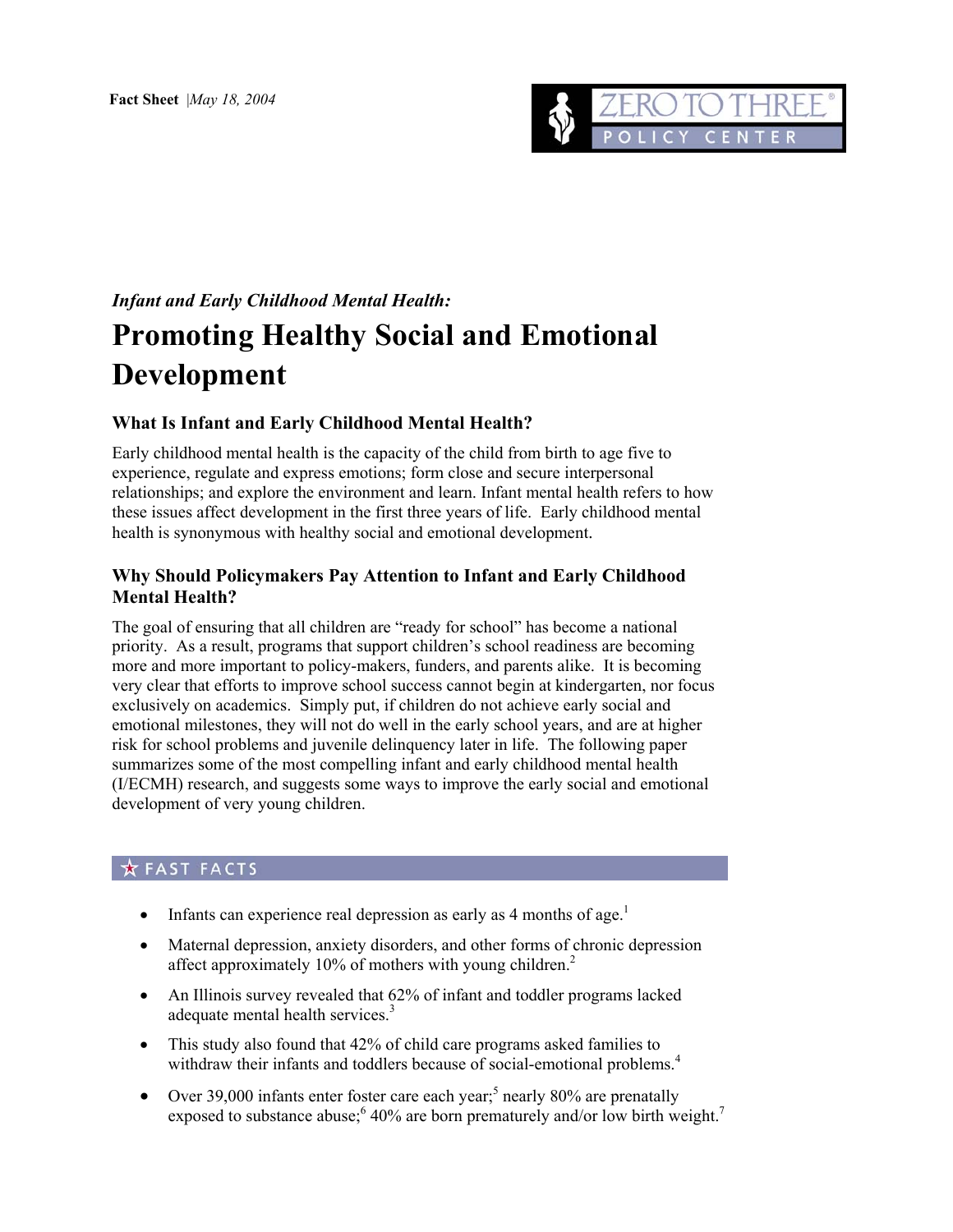# **A POLICY RECOMMENDATIONS**

#### **Summary Recommendations:**

- **1. Integrate infant and early childhood mental health into all child-related services and systems.**
- **2. Assure earlier identification and intervention of mental health disorders in infants, toddlers and their parents by providing child and family practitioners with screening and assessment tools.**
- **3. Develop system capacity through professional development/ training of service providers.**
- **4. Assure comprehensive mental health services for infants and toddlers in foster care.**
- **5. Provide infant/toddler child care programs with access to mental health consultation and support.**

#### **Detailed Recommendations:**

Systems of infant and early childhood mental health must address the continuum of mental health promotion, prevention, and intervention as well as the policy, public awareness, practice and training aspects of the service delivery system. The national report, *Achieving the Promise: Transforming Mental Health Care in America*  recommends building on systems already in place such as child care, home visiting, Part C early intervention programs (for infants and toddlers with disabilities) and Early Head Start.<sup>8</sup> In addition to enhancing existing service delivery systems, mental health services for young children and families must be accessible, family-friendly and affordable. Services must be based on models that have demonstrated positive outcomes and will incorporate culturally competent understanding of the families being served. The following recommendations provide a framework for comprehensive infant and early childhood mental health services.

#### **1. Integrate infant and early childhood mental health into all child-related services and systems.**

It is recommended that each state work towards a strategic plan specific to I/ECMH that includes the essential components of policy, public awareness, practice, and training. The plan should infuse mental health into all child-related services including pre-K programs, child care and other early learning programs, maternal and child health, and community mental health. State plans must be balanced so that I/ECMH promotes healthy social and emotional development for all young children, as well as provide prevention and treatment services for children who have or are at risk of mental health disorders.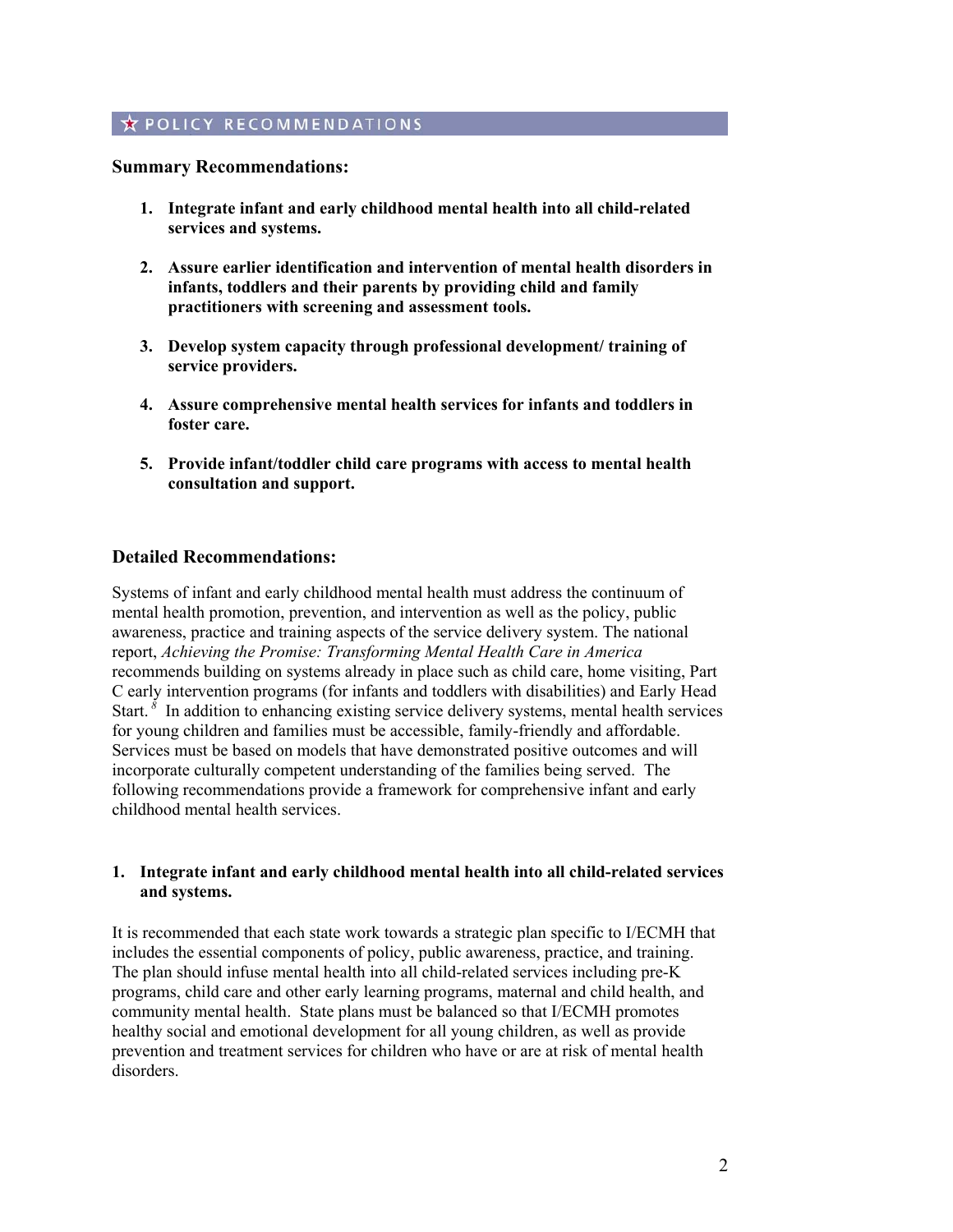Existing state and community programs for young children should be used as foundations to expand and improve I/ECMH. For example:

- Build capacity in early childhood systems, particularly Individuals with Disabilities Education Act (IDEA) Part C and Early Head Start, to address mental health problems in infants, toddlers and families.
- Assure that families of infants, toddlers and young children have access to mental health services through State Children's Health Insurance Programs (SCHIP), Medicaid, Early and Periodic Screening, Diagnosis and Treatment (EPSDT), Individuals with Disabilities Education Act Part C and Part B (619 Pre-school Special Education and private insurance.
- Strengthen linkages between Part C Early Intervention and mental health by including the state mental health agency on the state Part C interagency coordinating council. Also strengthen linkages locally, particularly in states where the local authority for mental health services is at the county level.
- Build system capacity through financing mechanisms, raising public and professional awareness, providing ongoing training and personnel development, and assuring continued funding for Part C and Early Head Start in amounts sufficient to serve all the eligible infants, toddlers and families.

#### *What does the research say?*

Healthy social emotional development is strongly linked to success in elementary school. Social and emotional development is just as important as literacy, language, and number skills in helping young children be ready for school.<sup>9</sup> A child who is not secure in relating to others, doesn't trust adults, is not motivated to learn, or who cannot calm himself or be calmed enough to tune into teaching will not benefit from early educational experiences. The emotional, social and behavioral competence of young children is a strong predictor of academic performance in elementary school.<sup>10</sup>,  $^{11}$ 

#### *Promising Strategies*

**California's** *Infant Preschool and Family Mental Health Initiative* was funded by the California Commission for Children and Families (First 5), through the State Department of Mental Health, in partnership with West Ed Center for Prevention and Early Intervention. Since 2001, the *Initiative* has worked to extend its counties' Mental Health plans, and train mental health clinicians to work with very young children and their families, in collaboration with other service providers. In all participating counties, the *Initiative* promoted interagency collaboration by developing county teams, facilitating meetings, and fostering work groups to tackle mental health needs. A key component of the 2001-2003 work sought to identify personnel competencies, effective training and supervision approaches to augment service delivery.

A Clinical Services Study, piloted in eight counties, aimed to strengthen the practice of early childhood mental health service delivery by building new clinical services upon existing strong programs.<sup>12</sup> Within this quality improvement project, one county increased the frequency of home visits from one to two visits weekly, for the duration of six months. Additionally, it expanded the capacity to deliver those services through the training of service providers. One county featured ongoing seminars for mental health clinicians who have limited training in working with the infant toddler age group; another trained interdisciplinary learning groups of service providers to increase their focus on early parent-child relationships, and infused early mental health services into Early Intervention and early care and development programs. The initiative also promoted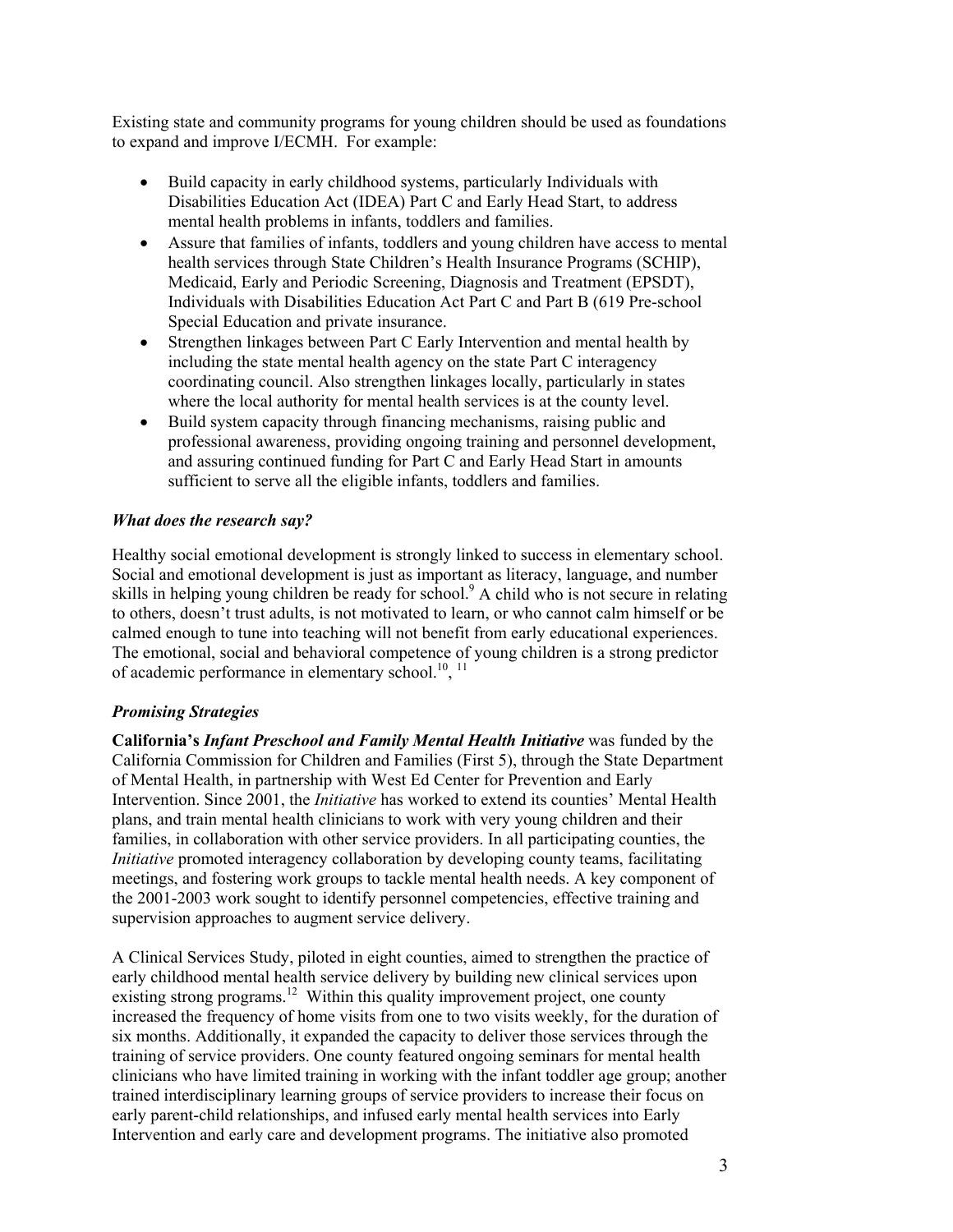collaboration among other child-related services through facilitated community meetings, state level interagency groups, and the development of interagency county teams. One county developed a strong link and provided mental health consultation to Court Appointed Special Advocates within the court system, while several others linked I/ECMH services to Early Head Start, Early Intervention programs, early childhood special education, and child care through consultation and training.

Deliverables were in the domains of: (1) increased clinical services (2) increased infrastructure for those services, including implanting a DC:0-3 to DSM-IV crosswalk, (3) training providers from mental health, health, social services, developmental services, and child care services, (4) provision of intensive reflective supervision to mental health providers, by linking with centers of excellence, (5) increased interagency collaboration at the state and county level, and (6) outcomes quantitatively analyzed, with reports for use in extending the program both in mental health and in school readiness settings.

**Vermont** promotes social and emotional health among infants and toddlers through *Children's Upstream Services (CUPS).* This statewide initiative was initially funded through a federal demonstration grant. The state has created a line item in the upcoming budget and will use State general funds matched with Medicaid and/or Title IV-e funds to sustain CUPS services. CUPS currently provides:

- mental health services directly for approximately 500 new families per year with children zero to six years of age, who are experiencing or at-risk of experiencing serious emotional disturbance.
- over 1,300 consultations per year for early care and education programs to enhance their ability to meet the social, emotional, and behavioral needs of the children they serve.
- over 200 interagency trainings per year on early childhood mental health for parents and direct service providers from mental health, health, early care and education, and related fields.

**Vermont** has also guided interagency and community work in this area, using existing state funds. The state's Part C program, *Family, Infant and Toddler Program* serves children from birth to three with developmental delays and disabilities and their families. The *Program* works closely with *CUPS* to serve children who have documented delays in social and emotional or adaptive development. Vermont's *Family, Infant and Toddler Program, Success By Six, Healthy Babies, Family Partnership,* and *CUPS* programs are collaborating to improve coordination, ensure connected services for families, and avoid unnecessary duplication. Also, the state policy team is developing an integrated plan to work with the state Early Childhood Steering Committee and local early childhood councils to promote well-coordinated services.

The **Illinois** Department of Human Services and its Interagency Council on Early Intervention have developed a social emotional component for its Part C Early Intervention (EI) program. Currently three Child and Family Connections (CFC), the entry point into early intervention, have been assigned a Social Emotional Specialist. This professional provides consultation and training to support the manager, service coordinators, and providers of the CFCs in addressing the social emotional needs of children and families in EI. With support from the Specialist, each CFC receives reflective consultation for managers, reflective supervision and case consultations for staff, bi-monthly consultation groups for providers, and social emotional screenings (*Ages and Stages Questionnaires: Social Emotional*) for every child receiving EI. Also, staff and providers receive training on relationship-based approaches to early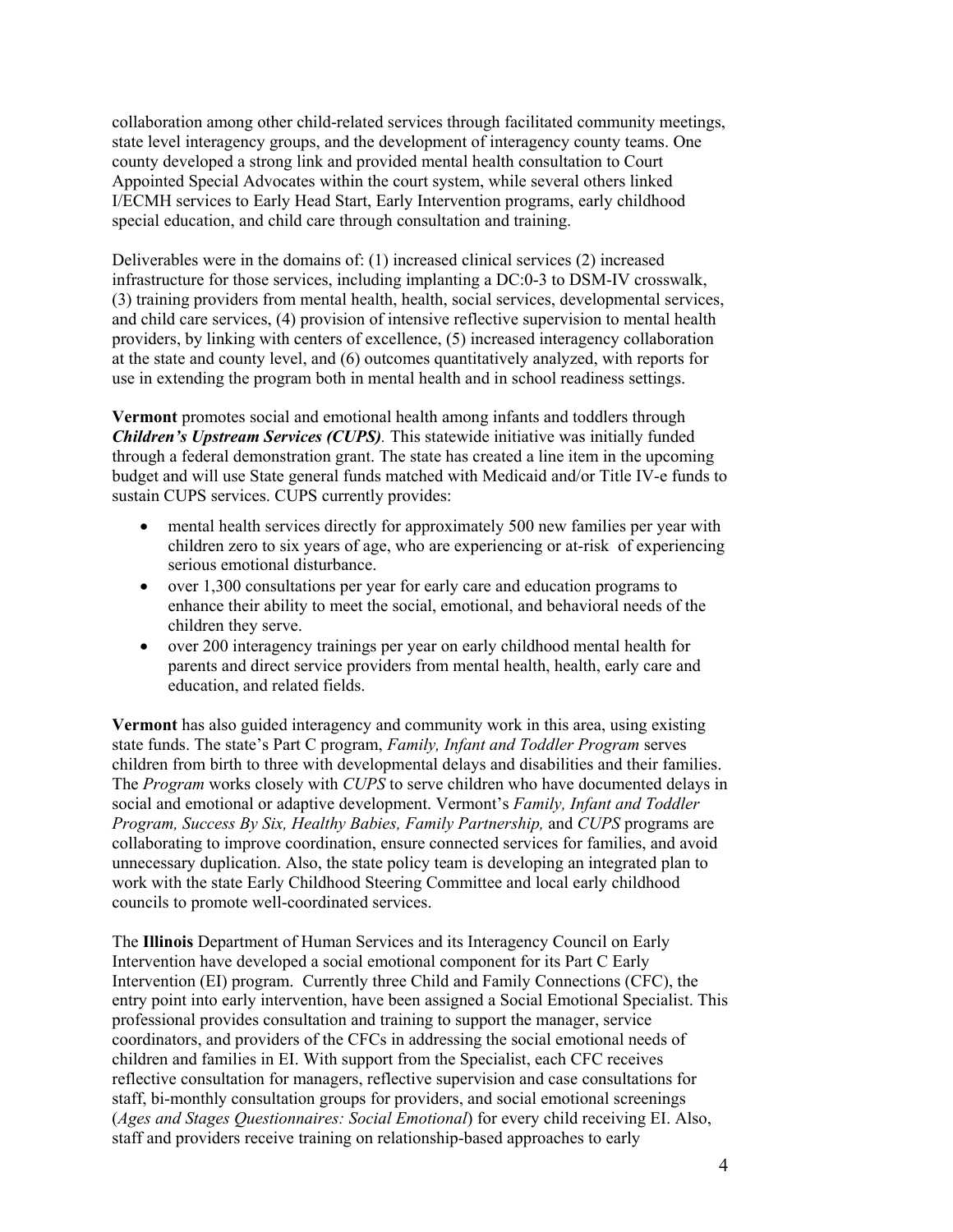intervention. Initial evaluation has revealed that managers, coordinators, and providers report taking a different approach to providing services: treating the families as a whole, focusing on strengths, and developing Individualized Family Service Programs for more relationship-based outcomes. Service coordinators also report higher satisfaction of their work with infants and families, and also their role in the EI system. This social emotional component will be expanded statewide; six more CFCs are joining the program in Spring 2004, with the 16 remaining CFCs to be added in Fall 2004 and Spring 2005. A new feature will allow existing sites to mentor new CFCs.

#### **2. Assure earlier identification and intervention of mental health disorders in infants, toddlers and their parents by providing child and family practitioners with screening and assessment tools.**

Developmentally appropriate screening and assessments for infants and toddlers are necessary to document need and provide effective intervention for young children and parents. Screening and assessment of parental mental health, stress and support systems are equally important in enabling providers to document the needs of parents.

To encourage developmental and behavioral screening and assessment for all infants and toddlers, barriers to reimbursement must be eliminated. Strategies to improve financing include encouraging the use of appropriate diagnostic procedures and billing codes; use of the *Diagnostic Classification of Mental Health and Other Developmental Disorders in Infancy and Early Childhood* (DC:0-3), [13](#page-10-10) cross-walked to the DSM-IV if necessary; and expansion of other billing options to allow for treatment of parents and infants together (as a "dyad" instead of as separate "clients"); maximizing use of EPSDT and SCHIP, and recognizing infant, toddler, and parent mental health concerns as legitimate treatment issues.

#### *What does the research say?*

Infants and toddlers can have serious psychiatric disorders such as depression, attachment disorders, and traumatic stress disorders.<sup>14</sup> Unlike adults, babies and toddlers have a fairly limited repertoire of responses to stress and trauma. Early mental health disorders might be reflected in physical symptoms (poor weight gain, slow growth, constipation), overall delayed development, inconsolable crying, sleep problems, or in older toddlers, aggressive or impulsive behavior. Early attachment disorders (including those resulting from early traumatic separations from parents and placement in foster care) predict subsequent aggressive behavior. Some early mental health disorders have lasting effects and may resemble conditions of later life, including withdrawal, sleeplessness or lack of appetite due to depression, anxiety, and traumatic stress reactions.[15](#page-10-12)

The mental health of parents can also affect young children. Conditions such as maternal depression, anxiety disorders, bipolar disorders, alcoholism, etc., can disrupt parenting. It is estimated that chronic depression affects 10 percent of mothers with young children.<sup>[16](#page-10-13)</sup> Parents with mental disorders are less able to provide developmentally appropriate stimulation and parent-child interactions.<sup>17</sup> Parenting, and child development, is most affected when depression simultaneously occurs with other factors (extreme poverty, substance abuse, adolescence, maltreatment, etc.) <sup>1819</sup>Infants of clinically depressed mothers often withdraw, ultimately affecting their language skills, as well as physical and cognitive development. Older children of depressed mothers show poor self-control, aggression, poor peer relationships, and difficulty in school. [20](#page-10-5)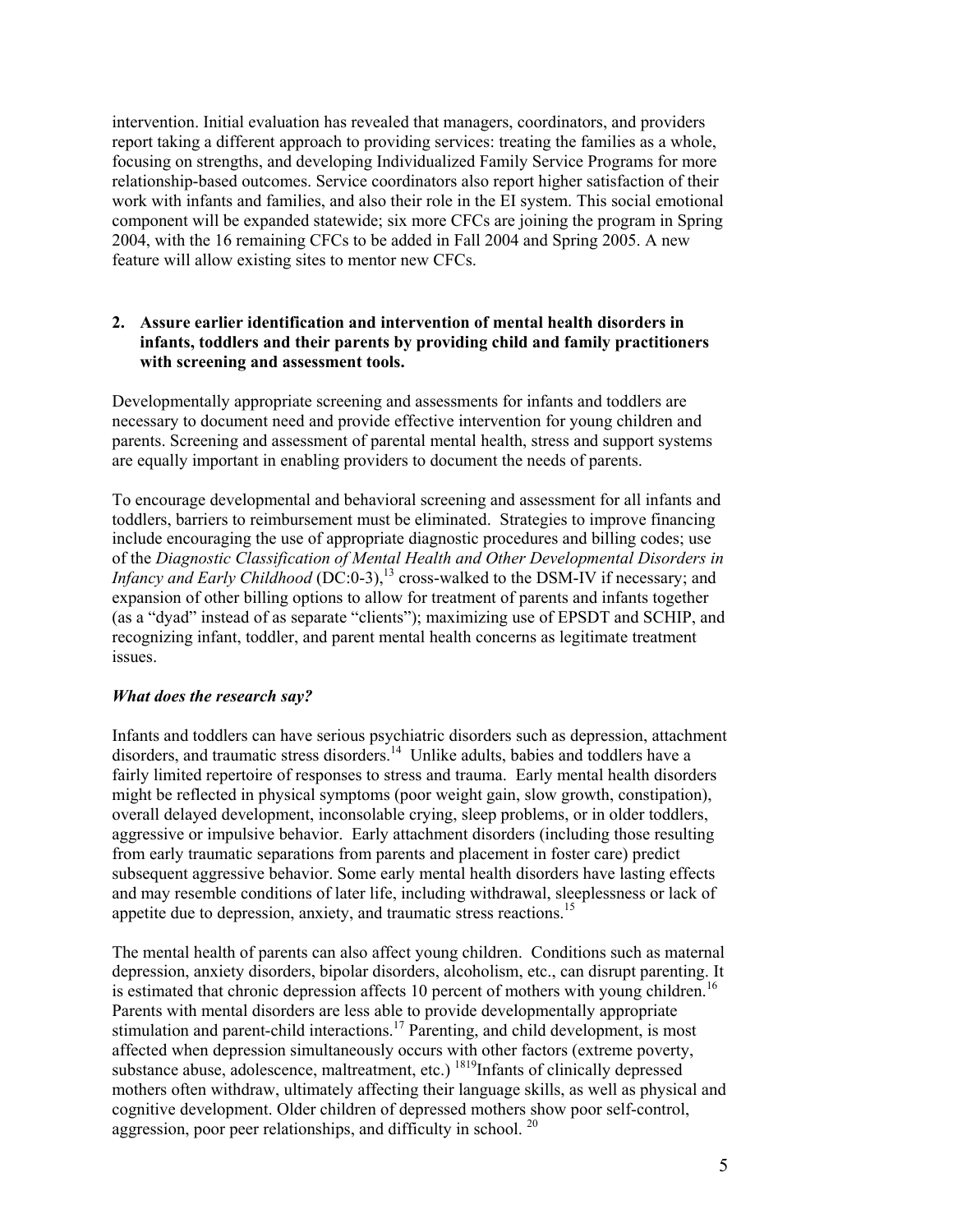A child who is not secure in relating to others, doesn't trust adults, is not motivated to learn, or who cannot calm themselves, or be calmed enough to tune into teaching will not benefit from early educational experiences. In fact, more and more young children are being expelled from child care and preschool for behavior problems, and supports are not available for these children, their parents, or their caregivers. Without early identification from screenings, assessment and effective intervention these problems will escalate.

Early childhood is a critical period for the onset of emotional and behavioral impairments. According to the National Center for Children in Poverty (NCCP), between 4 and 6 percent of preschoolers have serious emotional and/or behavioral disorders. Untreated mental health disorders can have disastrous effects on children's functioning and future outcomes. President Bush's New Freedom Commission on Mental Health Report, *Achieving the Promise: Transforming Mental Health Care in America* includes a recommendation for early detection of mental health problems.<sup>[21](#page-10-16)</sup>

The well-child visit is an important opportunity for early identification of developmental, relationship, emotional, and behavioral problems. Physicians, time-pressured to provide both medical care and anticipatory guidance, would be best supported if they had ready availability to screening tools, including those that could be completed by parents, and practical information about referral information.

#### *Promising Strategy*

The **Florida** Department of Maternal and Child Health partnered with the American College of Obstetricians and Gynecologists supported several statewide maternal depression screening initiatives in Florida. The state has selected this approach because of its far-reaching effects: early identification of maternal depression, which then acts as a preventative measure for infant mental health disorders. Activities of the initiative included a statewide conference to discuss the importance of depression screenings, trainings for physicians developed by the state Mental Health Association, and the integration of universal screenings for all pregnant women and infants within its Healthy Start programs. Another early mental health initiative updated the psychosocial screening previously used in county health departments to improve the screening of parents of young children for depression.

#### **3. Develop system capacity through professional development/ training of service providers.**

The quality of a service system depends on those that deliver the services. The difficulty of identifying and diagnosing early mental health problems is compounded by the lack of skilled practitioners to diagnose and treat infants, toddlers and their families. Untreated infant mental health disorders can have disastrous effects on children's functioning and future outcomes. Hence, training, technical assistance, and supervision for clinicians are vital to building capacity and expertise in infant mental health. These components assure high quality assessments, consultation, and intervention. A comprehensive strategy would include:

- pre-service preparation;
- continuing education;
- certification or credentialing process for qualified infant mental health providers;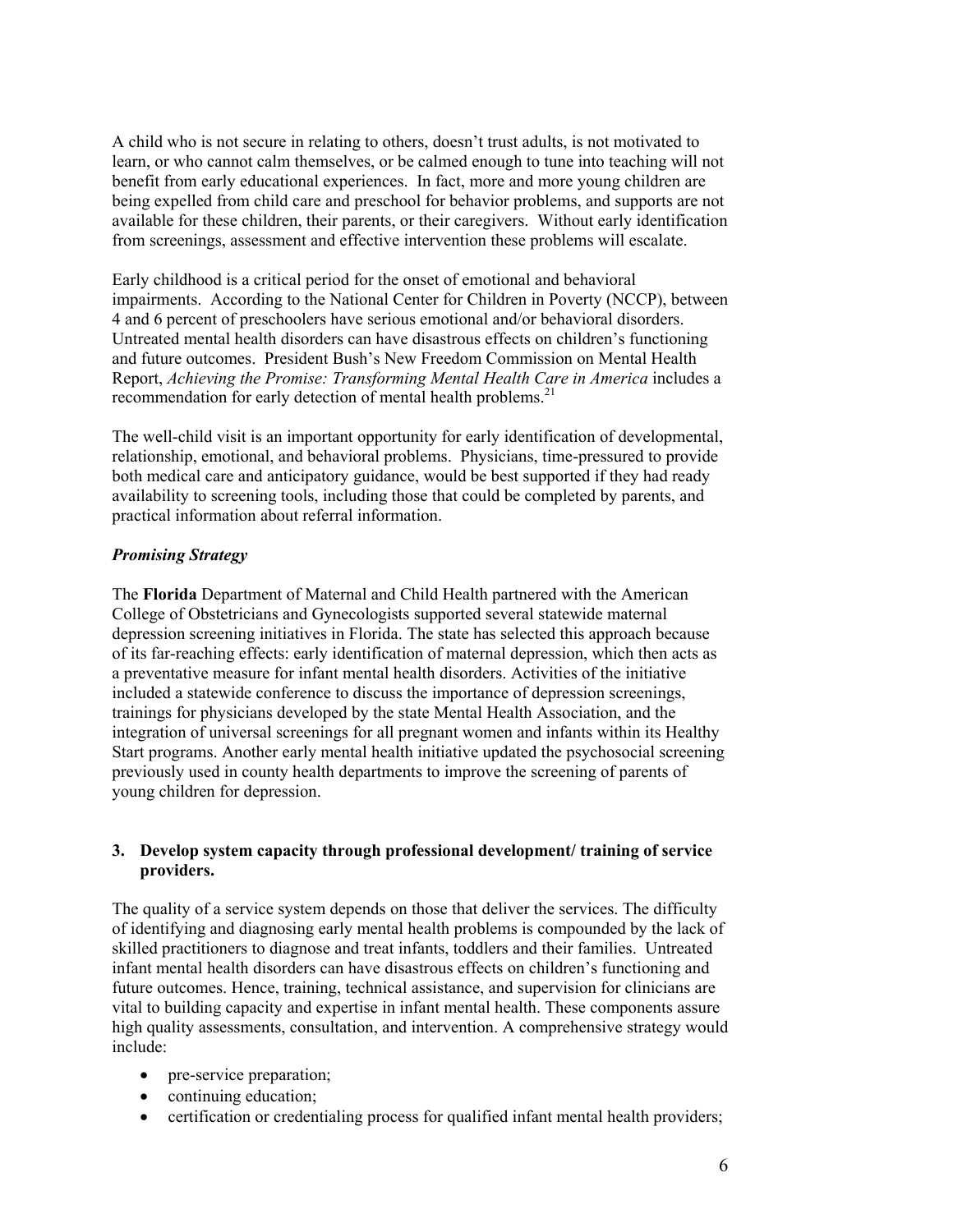- training for various individuals involved in infant mental health (parents, early care and education providers, physicians, infant mental health specialists, psychologists, and psychiatrists); and
- provision of clinical supervision for service providers

#### *What does the research say?*

There is a great need for increased training in early childhood mental health. One expert notes that working with young children requires "child development knowledge, clinical skills, family systems knowledge, multidisciplinary practice skills…"<sup>22</sup> A study in 180 North Carolina community child care centers found that teacher education, professional experience, and teacher self-ratings of knowledge and skill were predictors of global program quality. $^{23}$ 

There are not nearly enough infant mental health specialists to meet existing needs. In a recent survey in Illinois,  $62\%$  of programs reported inadequate mental health resources.<sup>24</sup> An evaluation of a California early mental health training program found that the "new skills and knowledge of the clinicians participating in the mental health training were influencing others [in the community agencies] because the participant was better able to help the agency make decisions about some of the difficult social service issues such as reunification and visitation." [25](#page-10-20) 

#### *Promising Strategy*

The *Cuyahoga County Early Childhood Mental Health Pilot* in **Ohio** provided prevention and intensive intervention to address the social-emotional and behavioral needs of young children, from birth to three. The pilot employed a multidisciplinary approach, training: licensed psychologists, clinical counselors, and LCSW social workers in the use of *Diagnostic Classification of Mental Health and Developmental Disorders of Infancy and Early Childhood (DC: 0-3)*, a diagnostic classification system appropriate to infants and toddler mental health. Self-reports revealed that trainees could better identify the needs of the birth-to-three age group, had sharpened their skills in delineating the separate issues of parent and child, and increased their ability to effectively communicate with families about the nature of a child's problem.

#### **4. Assure comprehensive mental health services for infants and toddlers in foster care.**

Infants and toddlers in foster care represent a group of children that are extremely vulnerable. Most have been seriously maltreated; they exhibit behavior problems such as failure to thrive, tantrums, self-endangering, aggression, and inability to be consoled. Infants and toddlers who have suffered physical or sexual abuse, neglect, and separation from their parents will also suffer emotional and developmental consequences unless they, and their parents, foster parents and other primary caregivers, are provided with supportive mental health interventions. Mental health supports for the children, the birth families, and training and support for foster care families is critical.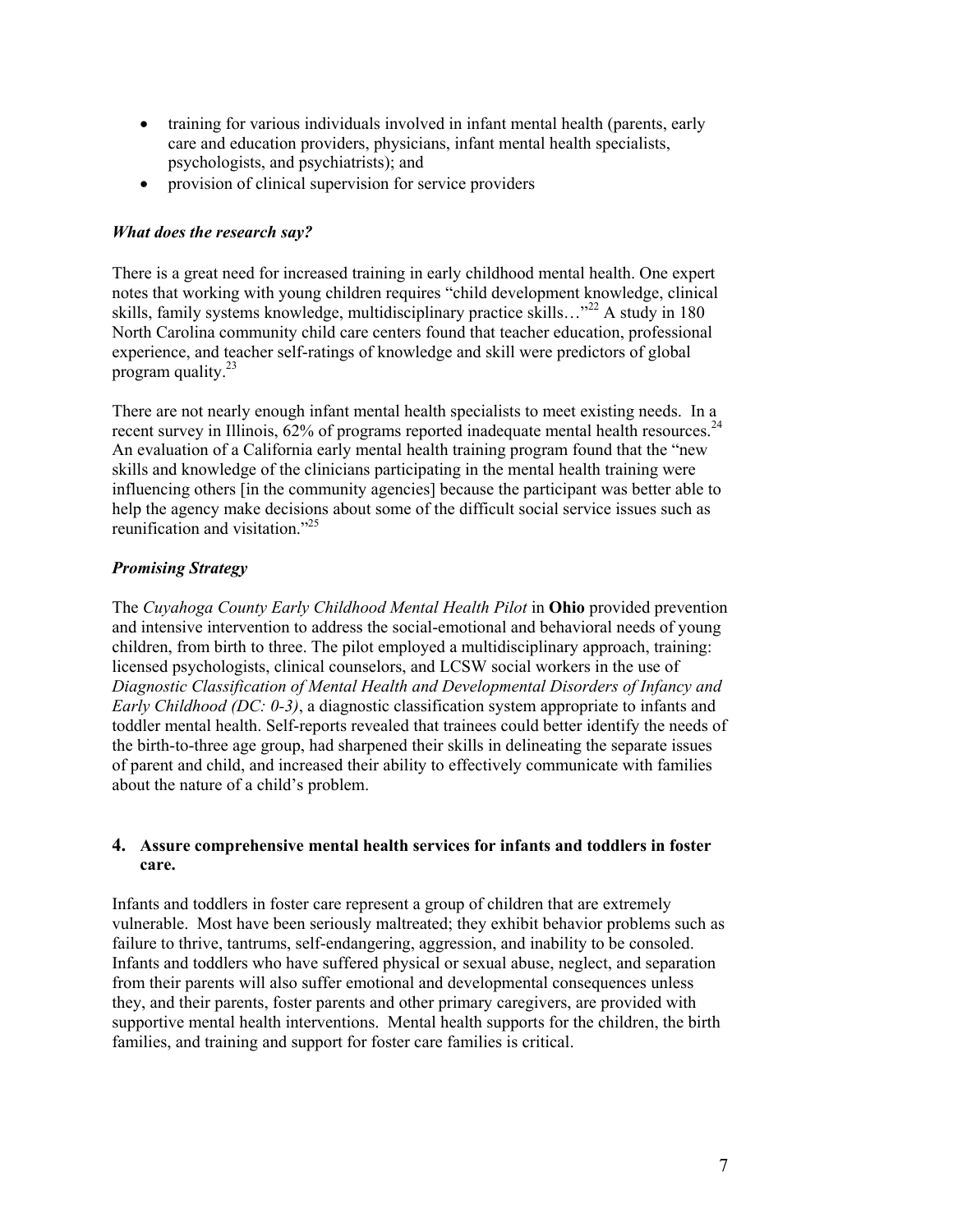#### *What does the research say?*

Infants are the fastest growing and single largest cohort in foster care. Infants who are placed in foster care before they were 4 months old remain in foster care longer than other children<sup>26</sup>. Over 39,000 infants enter foster care each year.<sup>27</sup> Nearly 80% are prenatally exposed to substance abuse,  $28\frac{1}{40\%}$  are born prematurely and/or low birth weight, and all of them experience repeated and often traumatic separation from caregivers, placing them at risk for future mental health disorders.[29](#page-10-23) Infants and toddlers who have suffered physical abuse have lower social competence, show less empathy for others, have difficulty recognizing others' emotions, and show deficits in language ability and school achievement $30$ .

#### *Promising Strategy*

The pioneering effort in the Miami-Dade Juvenile Court (**Florida**), the *Infant and Young Children's Mental Health Pilot Site*, was developed to address the well-being of infants, toddlers and their families that come to the attention of the court. In this court, all infants, toddlers and their mothers receive screening and assessment services. Babies are screened for developmental delays and referred for services. A parent-infant psychotherapy intervention is available to a select number of mothers. An Early Head Start program connected to the court is the first designed specifically to meet the needs of maltreated children. Three years of data in the Miami-Dade Juvenile Court show substantial gains in improving parental sensitivity, child and parent interaction, and behavioral and emotional parental and child responsiveness. Children showed significant improvements in enthusiasm, persistence, positive affect and a reduction of depression, anger, withdrawal and irritability.<sup>31</sup> Of the families selected to receive the intervention: 58 percent of children improved in their developmental functioning $32$ ; 100 percent of infants were reunified with their families<sup>33</sup>; and reports of abuse/neglect were reduced from 97 percent to  $0^{34}$  $0^{34}$  $0^{34}$ 

#### **5. Provide infant/toddler child care programs with access to mental health consultation and support.**

Many infants and young children are in child care settings (center and family child care) while their parents work. Child care is an excellent early learning environment where healthy social and emotional development can be promoted for all children. Staff can support relationships with the children and the families, and identify problems or potential problems. Consultation in the child care setting has been shown to be an effective way to deal with behavior issues, and to support relationships with families.

#### *What does the research say?*

Increasingly, young children are being expelled from child care and preschool for behavior problems, including biting, tantrums, hitting, throwing objects, or inconsolable crying<sup>35</sup>,<sup>36</sup>. One study in Illinois found that 42% of child care programs have asked families to withdraw their infant or toddler because the program was unable to handle the child's social or emotional problems.<sup>37</sup> Young children with behavior problems are difficult to teach, and if disliked by teachers and peers because of behavior, quickly lose motivation for learning, withdraw from peers, or face social rejection.<sup>38</sup>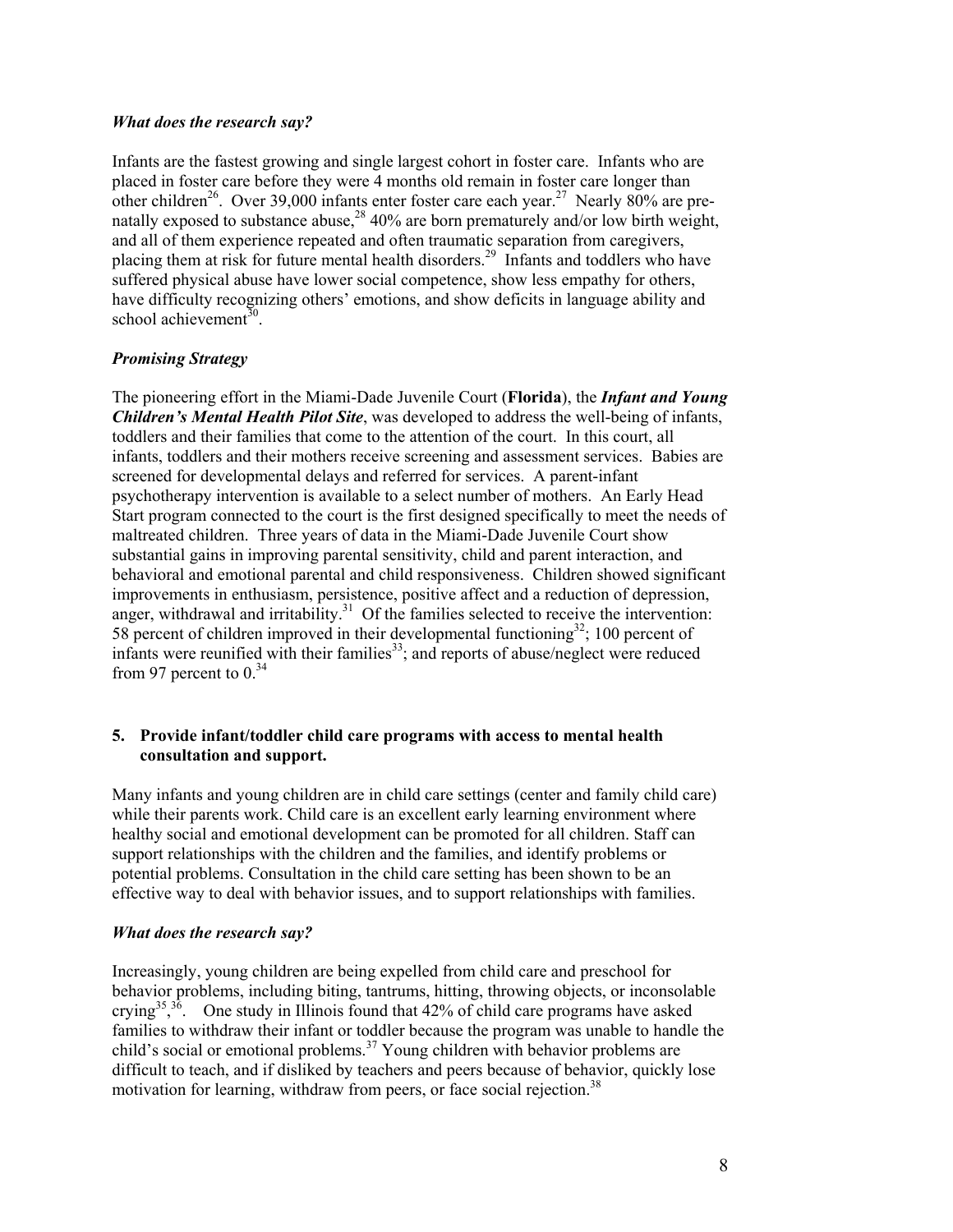#### *Promising Strategy*

The **Kentucky** Department of Public Health funded and partnered with the state's Department for Mental Health and Mental Retardation Services in administering its early childhood mental health programs as a part of Kentucky's early childhood initiative, *Kids Now.* The ECMH program provides several services for children, families, and service providers. Services include: therapeutic treatment services (e.g. family therapy), assessments for young children in the birth to five age group with mental health needs, and free consultation and education services to child care program staff that serve this population. A major goal of the early childhood mental health program is to prevent young children and families from being expelled from early care and education settings, thus improving the chances of success in public school. Formative evaluation already evidenced successes of the intervention. Of the approximately 400 children served through June 2003, 88 were identified as being at-risk for such discharge. Of these, only 8 lost their placement due to behavior problems, while 80 had been successfully maintained in these programs.

#### *Conclusion*

The characteristics that enable children to learn in school are known: curiosity, confidence, the capacity to set a goal and work towards its accomplishment, the ability to communicate with others, and to get along with them. Children who don't have these characteristics do not perform as well in school. School readiness – or unreadiness – begins in the first years of life, and policymakers can help assure children's readiness to learn by supporting *all* areas of a child's development, especially social and emotional development. Simultaneously, policy makers must support early parent-child/primary caregiver relationships in these early years.

#### *About Us*

ZERO TO THREE Policy Center is a non-partisan, research-based, nonprofit organization committed to promoting the healthy development of our nation's infants and toddlers. To learn more about this topic, or about the ZERO TO THREE Policy Center, please contact us at 202-638-1144 or on the Web at http://www.zerotothree.org/policy

 $\overline{a}$ 

<sup>&</sup>lt;sup>1</sup> Luby, J. (2000). Depression. In C. Zeanah (Ed). Handbook of Infant Mental Health (pp. 296-382).

<sup>2</sup> O'Hara, M.W. (1994). *Postpartum Depression: Causes and consequences*. NewYork: Springer-Verlag, Inc.

<sup>3</sup> Cutler, A. & Gilkerson, L. (2002). *Unmet needs project: A research, coalition building and policy initiative on the unmet needs of infants, toddlers and families*. Chicago, IL: University of Illinois at Chicago and Erikson Institute.

<sup>4</sup> Ibid.

<sup>&</sup>lt;sup>5</sup> U.S. Department of Health and Human Services, Administration for Children and Families (2002). The AFCARS report, interim FY2000 estimates as of August, 2002. [www.acf.hhs.gov/programs/cb/publications/afcars/report7.pdf.](http://www.acf.hhs.gov/programs/cb/publications/afcars/report7.pdf) [6](http://www.acf.hhs.gov/programs/cb/publications/afcars/report7.pdf)

 $6$  Dicker, S., Gordon, E., & Knitzer, J. (2001). Improving the odds for the healthy development of young children in foster care. New York: National Center for Children in Poverty.

<sup>&</sup>lt;sup>7</sup> Halfon, N.; Mendonca, A.; & Berkowitz, G. (1995) "Health status of children in foster care: The experience of the Center for the Vulnerable Child." *Archives of Pediatric and Adolescent Medicine*, 149(4), 386-391.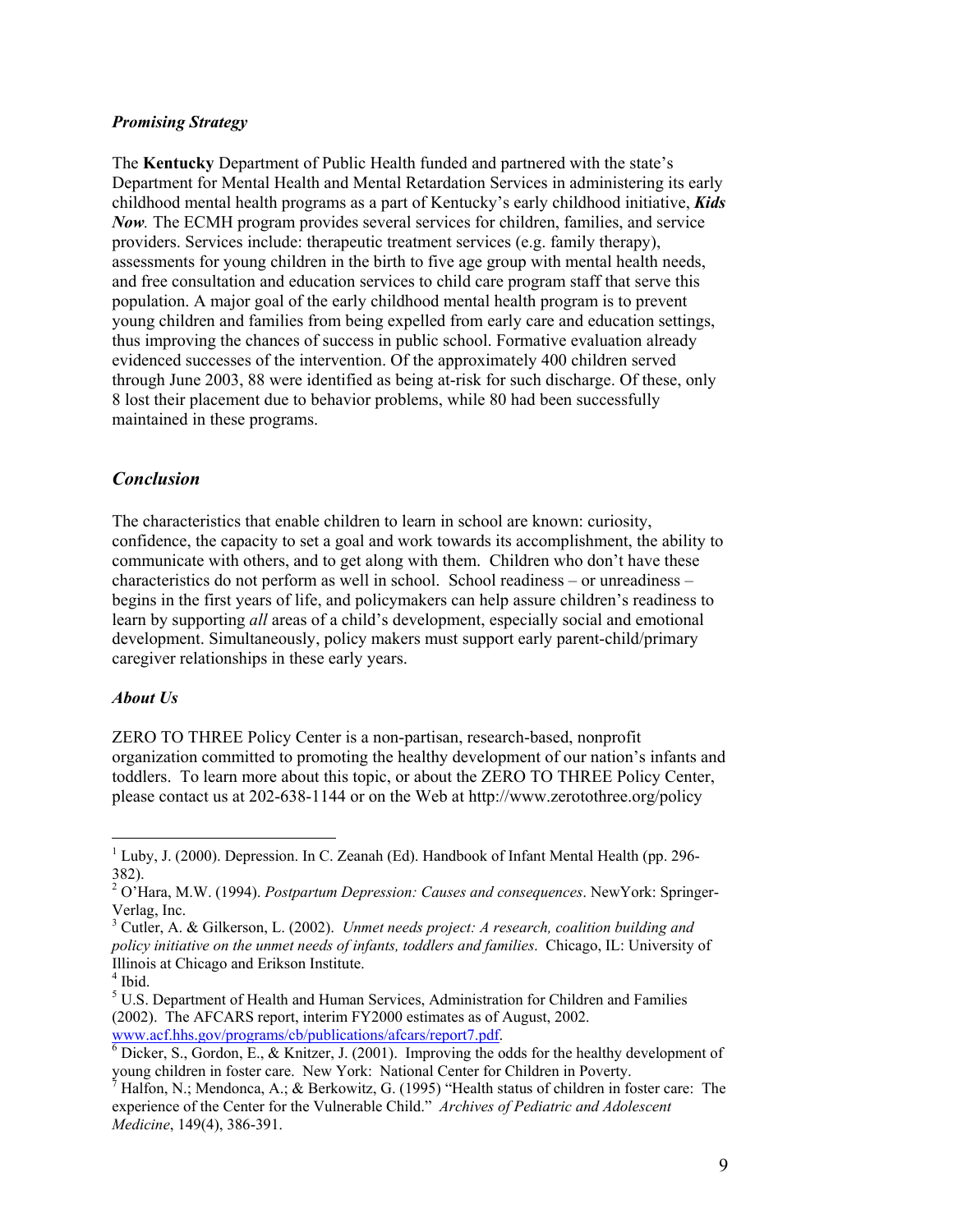8 New Freedom Commission on Mental Health (2003*). Achieving the promise: Transforming mental health care in America. Executive Summary*. DHHS Publication No. SMA-03-3831. Rockville, MD: U.S. Department of Health and Human Services.

 $10$  Raver, C. (2002). Emotions matter: Making the case for the role of young children's emotional development for early school readiness. *Social Policy Report of the Society for Research in Child* 

*Development*, *16*(1) 3-23.<br><sup>11</sup> Ladd, G., Birch, S., and Buhs, E. (1999). Children's social and scholastic lives in kindergarten:<br>Related spheres of influence? *Child Development*, 70(6), 1373-1400.

<sup>12</sup> Knapp, P., Ammen, S., Arstein-Kerslake, C. (2003). *California's infant, preschool & family* 

*mental health initiative: Clinical Services Study Report.* [add city, state: department/agency.]<br><sup>13</sup>ZERO TO THREE. (1994). *Diagnostic Classification of Mental Health and Developmental Disorders of Infancy and Early Chil* 

<sup>14</sup> Zeanah, C. H., Boris N. W., Bakshi, S., & Lieberman, A. F. (2000). Attachment disorders of infancy. In J. D. Osofsky & H. E. Fitzgerald, (Eds.), *WAIMH Handbook of Infant Mental Health* (pp. 93-122). New York: Wiley and Sons.

15 Perry, D.B., Pollard, R.A. Blakley, T.L. Maker, W.L. & Vigilante, D. (1995). Childhood trauma, the neurobiology of adaptation and 'use-dependent' development of the brain: How states become traits. *Infant Mental Health Journal, 16*(4). 271-291.<br><sup>16</sup> O'Hara, M.W. (1994). *Postpartum Depression: Causes and consequences*. NewYork: Springer-

Verlag, Inc.<br><sup>17</sup> Field T (1995) Infants of depressed mothers. *Infant Behavior and Development*, 18, 1-13.

<sup>18</sup> Administration for Children and Families (2000). *Summary of current literature – Maternal depression*. Retrieved December 31, 2003 from<br>www.acf.dhhs.gov/programs/core/ongoing research/imh/mdepression.

<sup>19</sup> Gurian, A. (2003). Mother blues – child blues: How maternal depression affects children. *New York University Child Study Center Letter*,  $7(3)$ , January/February 2003.

<sup>20</sup> Embry, L. and Dawson, G. (2002). Disruptions in parenting behavior related to maternal depression: Influences on children's behavioral and psychobiological development. In J.Borkowski, S., Ramey, C. & Bristol-Powers, M. (Eds). *Parenting and the young child's world.* (pp. 203-214) Mahwah, NJ: Erlbaum.

21 New Freedom Commission on Mental Health (2003). *Achieving the promise: Transforming mental health care in America*. Rockville, MD: US Department of Health and Human Services, DHHS Pub. No. SMA-03-3832.

 $22$  Knitzer, J. (1995). Meeting the mental health needs of young children and families: service needs, challenges, and opportunities. In B. Stroul (Ed.), *Systems of care of children and adolescents with serious emotional disturbances: From theory to reality.* Baltimore, MD: Paul H. Brookes.

<sup>23</sup> Bussye, V., Wesley, P.W., Bryant, D., & Gardner, D. (1999). Quality of early childhood programs in inclusive and non-inclusive settings. *Exceptional Children*,  $65(3)$ ,  $301-314$ .

<sup>24</sup> Cutler, A. & Gilkerson, L. (2002). *Unmet needs project: A research, coalition building and policy initiative on the unmet needs of infants, toddlers and families*. Chicago, IL: University of Illinois at Chicago and Erikson Institute.

<sup>25</sup> Heffron, M. (2003). Evaluating the impact of infant and early childhood mental health training on community agencies. *Zero to Three*,  $23(6)$  47-50.

<sup>26</sup> Wulczyn, F., Harden, B. and Hislop, K. (2002). The placement of infants in foster care. *Infant* 

*Mental Health Journal*, 23(5), 454-475.<br><sup>27</sup> U.S. Department of Health and Human Services, Administration for Children and Families (2002). The AFCARS report, interim FY2000 estimates as of August, 2002. [www.acf.hhs.gov/programs/cb/publications/afcars/report7.pdf.](http://www.acf.hhs.gov/programs/cb/publications/afcars/report7.pdf)<br><sup>[28](http://www.acf.hhs.gov/programs/cb/publications/afcars/report7.pdf)</sup> Dicker, S., Gordon, E., & Knitzer, J. (2001). Improving the odds for the healthy development of

young children in foster care. New York: National Center for Children in Poverty.

<sup>&</sup>lt;sup>9</sup> Shonkoff, J. & Phillips, D. (Eds.) (2000). National Research Council and Institute of Medicine. *From neurons to neighborhoods: The science of early childhood development*. Washington, DC: National Academy Press.